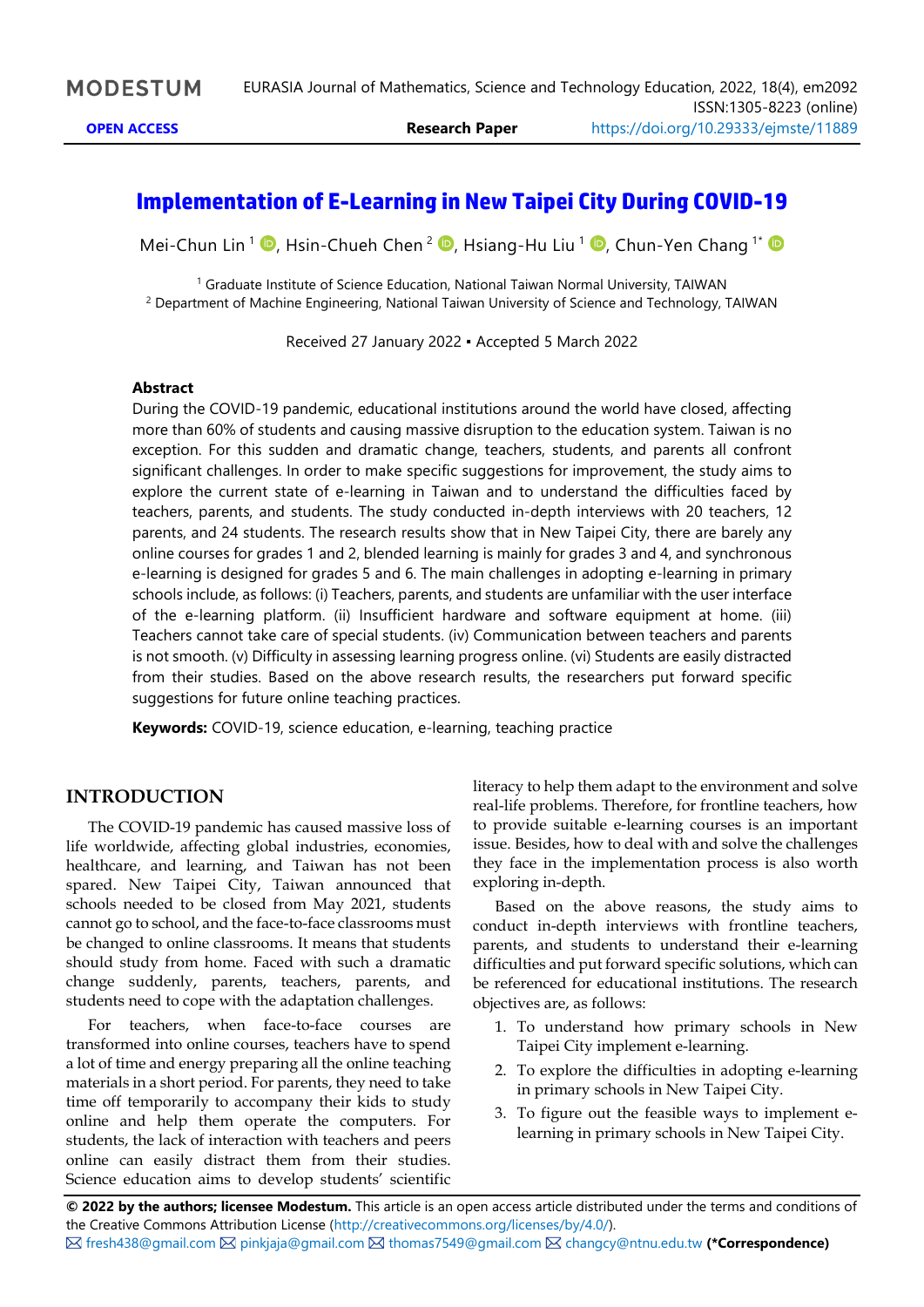#### **Contribution to the literature**

- This study aims to give feasible suggestions to teaching staff in the implementation of online courses.
- This study reveals possible challenges in the implementation of online courses.
- This study provides a specific direction of future research in E-learning for researchers.

## **LITERATURE REVIEW**

#### **Science Education**

Scientific knowledge is used for explaining, predicting, and describing what, why, and how phenomena occur (Boon, 2006). Science education in a narrow sense generally includes mathematics and science (physics, chemistry, biology, and earth sciences), while science education in a broad sense includes environmental education, information education, technology education, engineering education, and even medical and health education. The intended audience of science education include preschoolers, primary and middle school students, college students, and even the general public (Maryanti et al., 2021; Permanasari, 2016).

Science education emphasizes cultivating people's scientific literacy, and science education can help people solve meaningful problems in real life (Feinstein, 2011). Science education should help develop students with inquiry ability, and the activities should be designed to suit their interests, skills, and relevant experience. Teaching should be carried out through observation, classification, measurement, experiment, etc. Students are encouraged to apply what they have learned to reason and think critically (National Research Council, 1996). Implementation should focus on satisfying students' curiosity. Once students' questions cannot be answered satisfactorily, they may become frustrated and gradually lose interest and willingness to learn.

## **The Implications of E-Learning for Education**

E-learning is a new form of learning in the 21st century. Teachers play the role of subject experts and instructional designers, who facilitate the teacherstudent and peer interaction and enhance learners' cognitive abilities and learning engagement (Seok, 2008). Bencheva (2010) pointed out that e-learning has advantages that traditional teaching models do not have. For example, peers can communicate quickly and with high quality, and knowledge can be transferred between peers and discussed in public. In this way of learning, the discussion between peers is equal. Learners can freely access information and discuss it at any time. Therefore, learners will have higher learning motivation and are more willing to participate in the whole learning process.

Besides, Classroom Response System (CRS) for elearning can improve students' interest in learning and achieve effective learning through peer interaction

(Preszler et al., 2007). Students with personal mobile devices can study according to their individual needs. They can also interact with teachers and peers in realtime when accessing the internet. In this way, teachers can effectively track student progress, conduct assessments, and give appropriate feedback. Combining tablets with apps is helpful for teaching activities and enhancing students' interests in learning, creating a winwin situation for both teaching and learning (Chung & Chang, 2014).

Nevertheless, research by Abbasi et al. (2020) shows that 77% of students negatively view e-learning during COVID-19. Most students prefer face-to-face learning because they are not ready for e-learning. It coincides with the quantitative findings of Aboagye et al. (2021) that students are not prepared for a fully online experience.

For students studying online, the biggest challenge is accessibility. Computers, the Internet, and technology all affect students' e-learning efficiency, while social and lecturer Issues affect students' willingness to learn elearning. To explore the implementation of e-learning during COVID-19, the researchers of this study conduct in-depth interviews to gain insights into the actual elearning difficulties that teachers, parents, and students are experiencing.

#### **The Implementation of Studying from Home in New Taipei City**

According to the announcement of the Ministry of Education of Taiwan on May 18, 2011, when studying online from home, the curriculum and assessments can be designed to be flexible and diverse. Teachers can teach through familiar online teaching methods and asynchronous teaching resources. If students do not have digital learning equipment at home, teachers can encourage them to watch TV programs that help students learn.

In response to COVID-19, schools in New Taipei City implemented online classes with a 20-minute break every 30 minutes, referring to the online class guidelines. They offered e-learning resources for teachers and students. This way, learning is delivered to students' homes. Teachers can help students learn at home by teaching via videos, live streaming, customized learning packs, or textbook digital learning resources. The implementation of online classes in New Taipei City is shown in Table 1.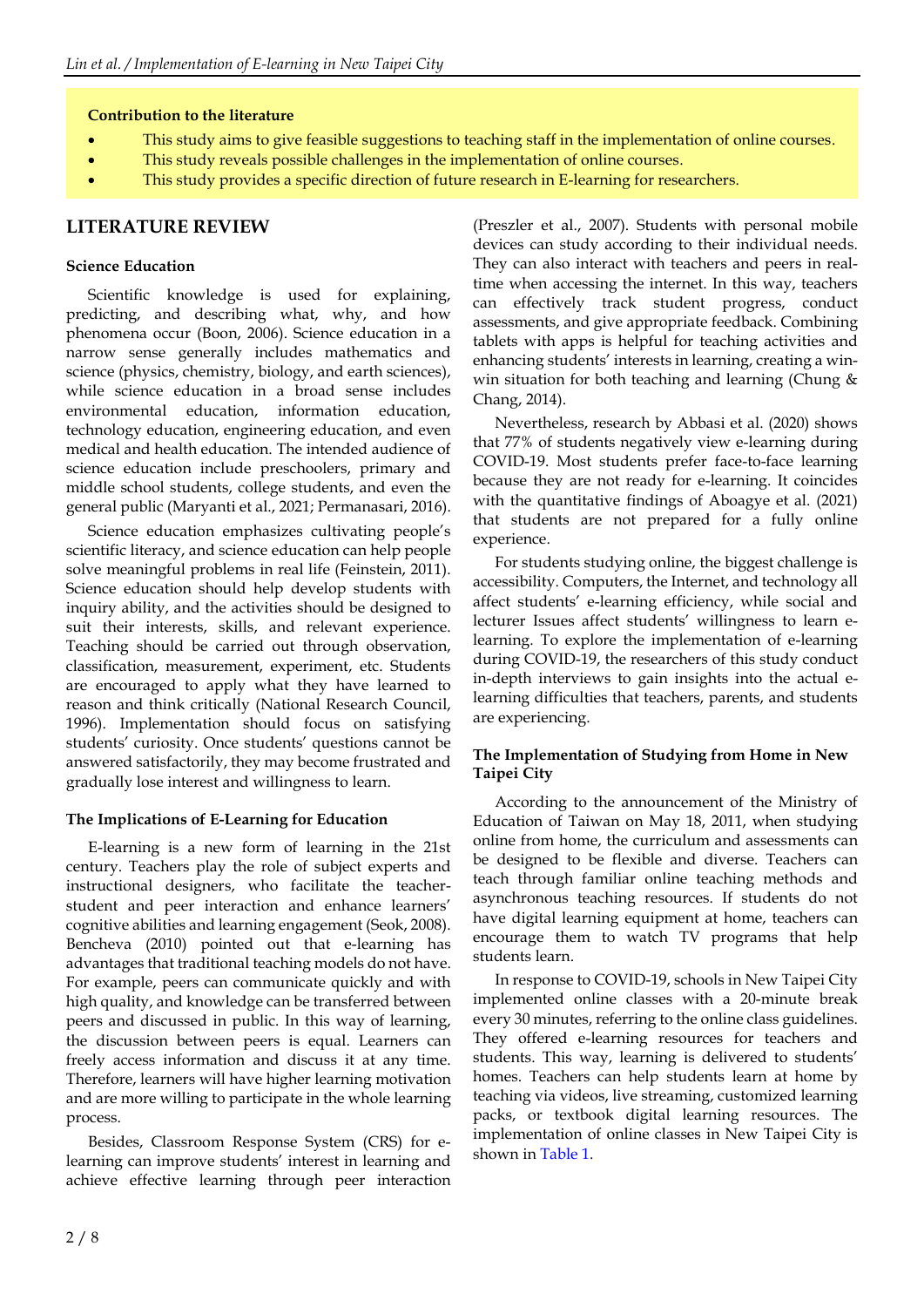Table 1. The implementation of online classes in New Taipei City Teaching methods Software/platform Videos Google Meet, Microsoft Teams YouTube, Facebook Customized learning packs Google Classroom, Junyi Academy, LearnMode, Taipei City CooC Cloud, PagamO elearning platform Textbook digital learning resources Nani Bookstore, Han Lin Publishing Co., Ltd., Kst Education Corp., HESS International Educational Group, OneClass

Note. Source:<https://mis.ntpc.edu.tw/p/406-1001-4554,r2.php?Lang=zh-tw>

Table 2. Interviewee background

| Interviewee Number |    | Gender            | <b>Notes</b>                                                                                                          |
|--------------------|----|-------------------|-----------------------------------------------------------------------------------------------------------------------|
| Teacher            | 20 | 8 men             | 4 homeroom teachers, 2 special teachers, 2 science education teachers, 2 information                                  |
|                    |    |                   | 12 women education teachers, 3 English teachers, 2 social science teachers, 3 physical teachers, & 2 art<br>teachers. |
| Parent             | 12 | 4 men             | 2 parents each for the lower, middle, & upper grades.                                                                 |
| Student            | 24 | 8 women<br>13 men | 6 students each for the lower, middle, & upper grades.                                                                |
|                    |    | 11 women          |                                                                                                                       |

Note. Lower grades: Grades 1 & 2; Middle grades: Grades 3 & 4; Upper grades: Grades 5 & 6

#### **RESEARCH METHODS**

To understand issues related to the challenges of science education under COVID-19, the researchers conducted in-depth and semi-structured interviews in the study to gain insight into the uniqueness and complexity of individual cases. The interview method is face-to-face. The interviewees can speak freely and naturally express thorough opinions through such an interview method.

#### **Instrument**

#### *The interviewer*

In qualitative research, the interviewer is an important instrument, and his/her background can influence the findings. The interviewer for this study is an experienced front-line teacher. She is well aware of the problems that teachers may face and has empathy. Besides, she has two children in primary school. It means that she is the parent who experiences the challenges of e-learning under COVID-19. She is also a doctoral student in the field of science education. As a result, she is equipped with excellent observation and interview skills through research training in education. Based on the above background, she can make the interviewees willing to share their opinions freely and integrate into the interviewees' experience with a more open attitude.

#### *Semi-structured interview outline*

Researchers designed semi-structured interview outlines through literature analysis and mutual discussion. The interview outlines are different for teachers, parents, and students.

#### **Interviewees**

Due to time constraints, the researchers adopted purposive sampling (Etikan et al., 2016) and conducted interviews with teachers, parents, and students of a primary school in New Taipei City. A total of 24 students, 12 parents, and 20 teachers were interviewed, as shown in Table 2.

#### **Interview Procedure**

#### *Preparation in advance*

The researchers drafted the interview outlines through literature analysis and invited three experts to review them, including two experienced teachers and one science education scholar. According to the suggestions given by experts and scholars, the researchers then revise the interview outlines to suit the research objectives. Before the interview, the interviewer conducted self-training according to the two stages for interviewer training in Gall et al. (2007) to make the data collected credible and objective. The interviewer also memorized the interview outlines before the interview to make the interview process smooth and natural. The interviewer maintained an objective attitude towards the interviewees' responses and did not speculate or make excessive inferences. In addition, when conducting data analysis, the researchers present and report findings truthfully.

#### *Interviewee invitation*

After carefully selecting interviewees, the researchers contacted the interviewees by phone or e-mail and informed them of the research objectives. After the interviewee agreed and signed the consent form, the researchers scheduled the interview.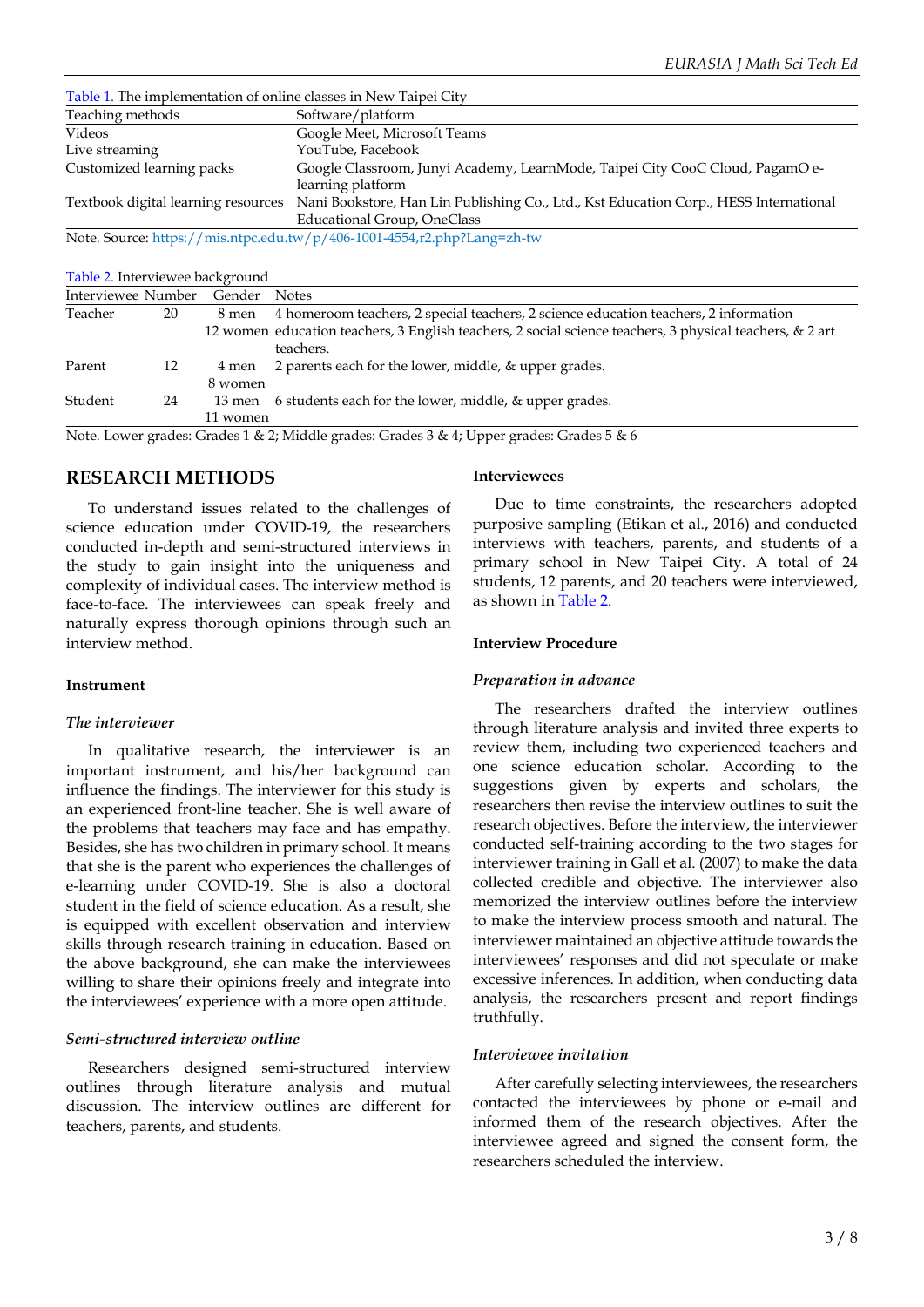#### *Interview process*

Formal interviews were conducted one by one from mid-May 2021 to late May 2021. The interview date, time, location, and method (phone or face to face) were all specified by the interviewee. When the formal interview began, the interviewer reintroduced the purpose of the interview. The interviewer then asked about the background of the interviewee and informed him/her that the interview process would be recorded. During the interview, the interviewer took notes and recorded key points. When it is difficult to understand the interviewee's meaning, the interviewer would ask the interviewee to clarify or ask the question in another form later to increase the reliability of the interview. When the interview went off-topic, the interviewer would get back on track as quickly as possible to align the interview process with the research objectives. The interviewer must pay attention to her words and behaviors so as not to affect the direction of the interviewee's response.

#### *Post interview*

With the interviewees' consent, the researchers recorded the entire interview process and transcribed the recordings into transcripts. The results of each interview can be used as the basis for the next interview to draw comprehensive conclusions. After the interview, the data was analyzed immediately on the same day to avoid data interference or loss. The researcher then sent the transcripts to the interviewees to confirm the content and text and thank them again.

#### **Data Analysis**

To increase the credibility and quality of this study, the researchers employed a triangulation method between teachers, parents, and students (Patton, 2001). The data processing steps are, as follows:

- 1. **Step 1.** Listen to the recording files repeatedly, and convert the recorded interview data into transcripts.
- 2. **Step 2.** Ask another researcher to check the accuracy of the transcripts.
- 3. **Step 3.** Preliminarily analyze and sort the transcripts.
- 4. **Step 4.** Ask interviewees to confirm and correct transcript text.
- 5. **Step 5.** Read the data again, and conduct a comprehensive analysis of all the data.
- 6. **Step 6.** Discuss the results of the analysis and induction.

# **RESULTS AND DISCUSSION**

#### **Approaches of Implementing E-Learning in New Taipei City Primary Schools**

## *There are few online courses in grades 1 & 2*

Initially, there were no information technology courses in the first- and second-year curriculum. As a result, e-learning is more difficult for 1<sup>st</sup> and 2<sup>nd</sup> graders who have never taken an information technology course. That is, even if teachers use Google Meet for synchronous teaching, students do not know how to join the class. Few teachers record instructional videos and then pass them to parents through social media such as Line so that students can watch the videos and learn knowledge.

#### *Grades 3 & 4 adopt blended learning*

From the third grade onwards, students take courses in information technology. However, since they are still new to operating computers, they are still unfamiliar with the user interface. Thus, when teachers adopt synchronous online teaching, only about one-third of students are able to successfully take the online courses. Therefore, teachers finally decided to offer various learning paths, such as LearnMode, Junyi Academy, etc., so that parents can accompany their children to study online after getting off work.

#### *Grades 5 & 6 adopt synchronous learning*

Since 5<sup>th</sup> and 6<sup>th</sup> graders have been equipped with basic computer skills and are familiar with communication software, such as Facebook and Line. As a result, almost all teachers in grades 5 and 6 teach through Google Meet. Students have a very high attendance rate, and the instant online interaction makes the whole class as lively as in school.

#### **Challenges of Implementing E-Learning in New Taipei City Primary Schools**

## *Students are unfamiliar with the user interface & the hardware & software equipment are insufficient*

It was the first time that schools were closed in Taiwan. Due to the sudden nature of the event, both teachers and students faced difficulties in operating online platforms. The front-line teachers were required to immediately develop a teaching plan and learn how to teach on the online platform. It is a daunting challenge for all teachers, particularly the older ones. It is not easy for teachers to know how to operate the user interface, let alone parents and students.

For example, when a teacher uses google meet with a common URL for online teaching, the first person to join the meeting becomes the moderator and can control the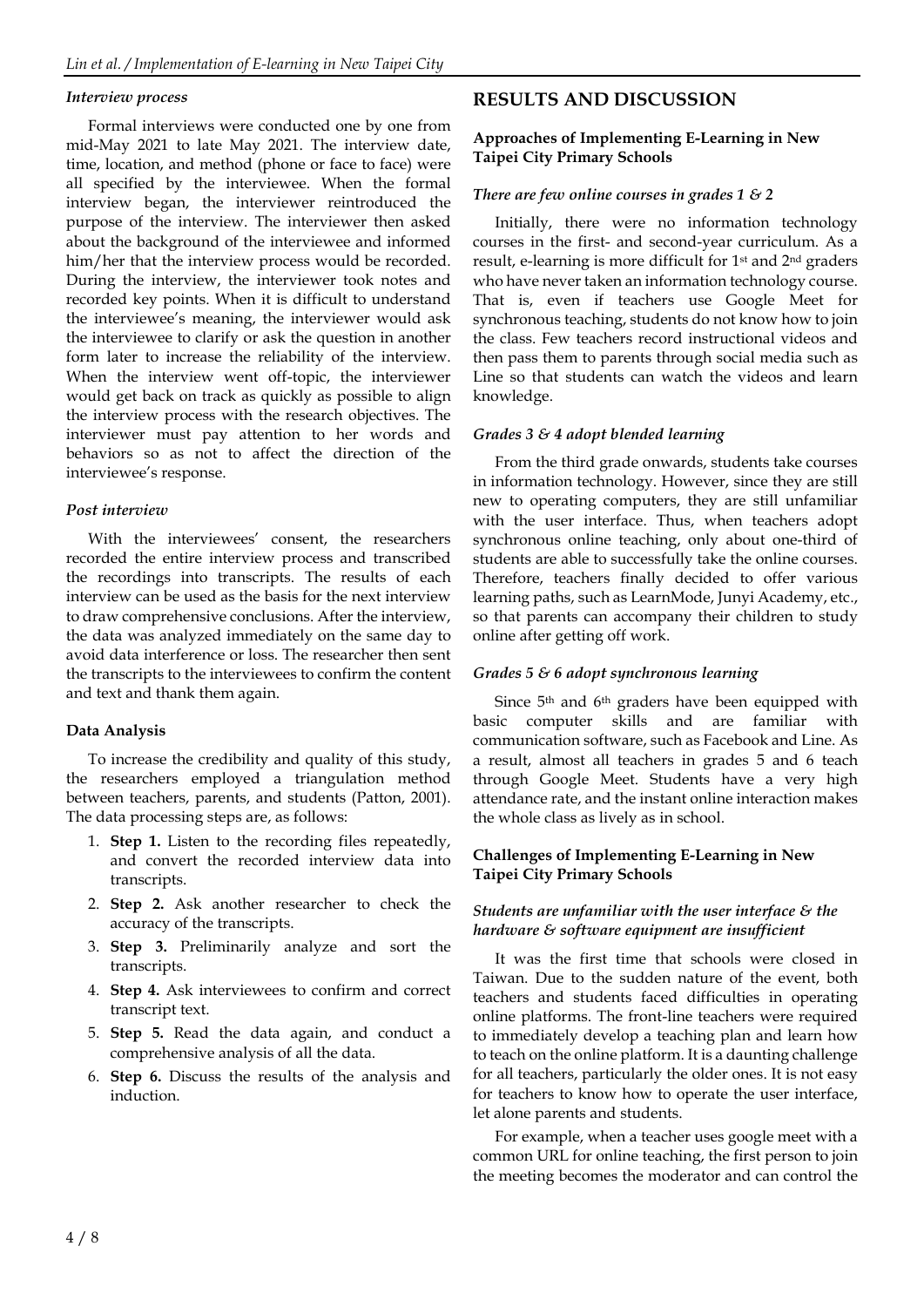audio and video of others. Thus, if the teacher joins the meeting too late, he/she will be a guest with no control over anything. All teachers and students take online courses at the same time. Without requiring students to turn off their microphones ahead of time, the entire class can become too noisy to hear the teacher's voice. Additionally, teachers cannot choose to share the entire screen when sharing screens; otherwise, they cannot see students when switching screens. Such problems can only be discovered after online teaching. Teachers, parents, and students all need to spend time learning how to operate an online platform, improving their operational skills through trial and error. The study by Abdedoyin and Soykan (2020) reported that students and teachers with low digital skills would easily not catch up with the progress during online learning.

The difficulty of e-learning is not only the unfamiliar user interface but also the lack of software and hardware equipment. For example, while learning synchronously online, you can only keep up with the pace of learning with microphones and video cameras. What's more, when a family has two kids attending different classes simultaneously, parents need to prepare two sets of elearning devices. Although the mobile phone can access the internet, the screen is too small to read text. Therefore, having a desktop computer, laptop or tablet is still recommended. In addition, when both teachers and students access the online platform at the same time, problems such as slow bandwidth and unstable networks are prone to occur, resulting in screen and sound freezes. That is, network stability also affects the efficiency of e-learning. The study by Aboagye et al. (2021) also mentioned that the biggest challenge for online learning is insufficient e-learning equipment, such as computers, the internet, and information technology. Adedoyin and Soykan (2020) pointed out that since online learning highly depends on technology equipment and the internet, teachers and students with unstable internet would be unable to access online education.

#### *Without individualizing instruction, it is difficult to take care of special students*

The special need class adopted an asynchronous elearning method during the home study period. Teachers created a parent-teacher group on Line for each student and listed lessons in its notebook. Besides, teachers provided parents with study sheets, videos, and recorded lesson videos, as well as designed simple surveys or games for special students to learn. However, the teachers in special need classes can only teach Mandarin and mathematics online, and the rest of the subjects must be studied in real classrooms. Online teaching can only follow a fixed schedule without additional guidance one by one. Taking care of each special student is challenging if the entire class learns online synchronously, so they cannot keep up with the

learning path. Previous studies also reported that online participants are more difficult to have one by one interaction with teachers, which makes them feel isolated from the classroom (Vonderwell, 2003; Woods, 2002).

#### *Communicating with working parents is not easy*

While studying at home, rely on various communication software to transmit information. Teachers usually use Line to communicate today's learning content and websites. However, very few pupils have mobile phones. Parents still have to go to work and cannot accompany their children. Even if they receive a message from the teacher, it cannot be immediately passed on to their children. That is, there is a time lag in communication. For example, a pupil forgets to learn online, and by the time parents get the message, it may be past school hours. The study by Zahrawati and Nurhayati (2021) also reported that working parents could not accompany students to learn online and suggested teachers find an approach to establish communication with parents.

#### *Online assessments are not easy, & paper assignments are difficult to deliver*

While studying at school, students typically hand in paperwork instead of online assignments, except for information technology courses. However, students' paperwork could not be delivered to their teacher smoothly during home study. It could only be handed over in the form of a photo, and the teacher would correct it and send it back to the student. Since e-learning is implemented, parents and students have complained that the amount of homework has increased significantly. Assignments that used to be done in real classrooms now have to take extra time after the online classes. Besides, almost every teacher assigns homework in every class, and students' eyes cannot get proper rest. For assessment, it is inconvenient to assess online. After all, there is no guarantee that students answer while reading textbooks during online quizzes. How to provide online assessment is a common problem for both teachers and students. Arkorful and Abaidoo (2015) reported that online assessment cannot avoid cheating behavior. Zahrawati and Nurhayati (2021) also studied the online learning challenges during the COVID-19 pandemic and found it difficult to assess students' learning processes and outcomes.

#### *Students are easily distracted in class & even play games*

Even when students study online, some cannot concentrate in class and even turn to another window to play games. Teachers cannot prohibit them from playing games unless parents can assist and supervise them. Inattention is one of the difficulties for students in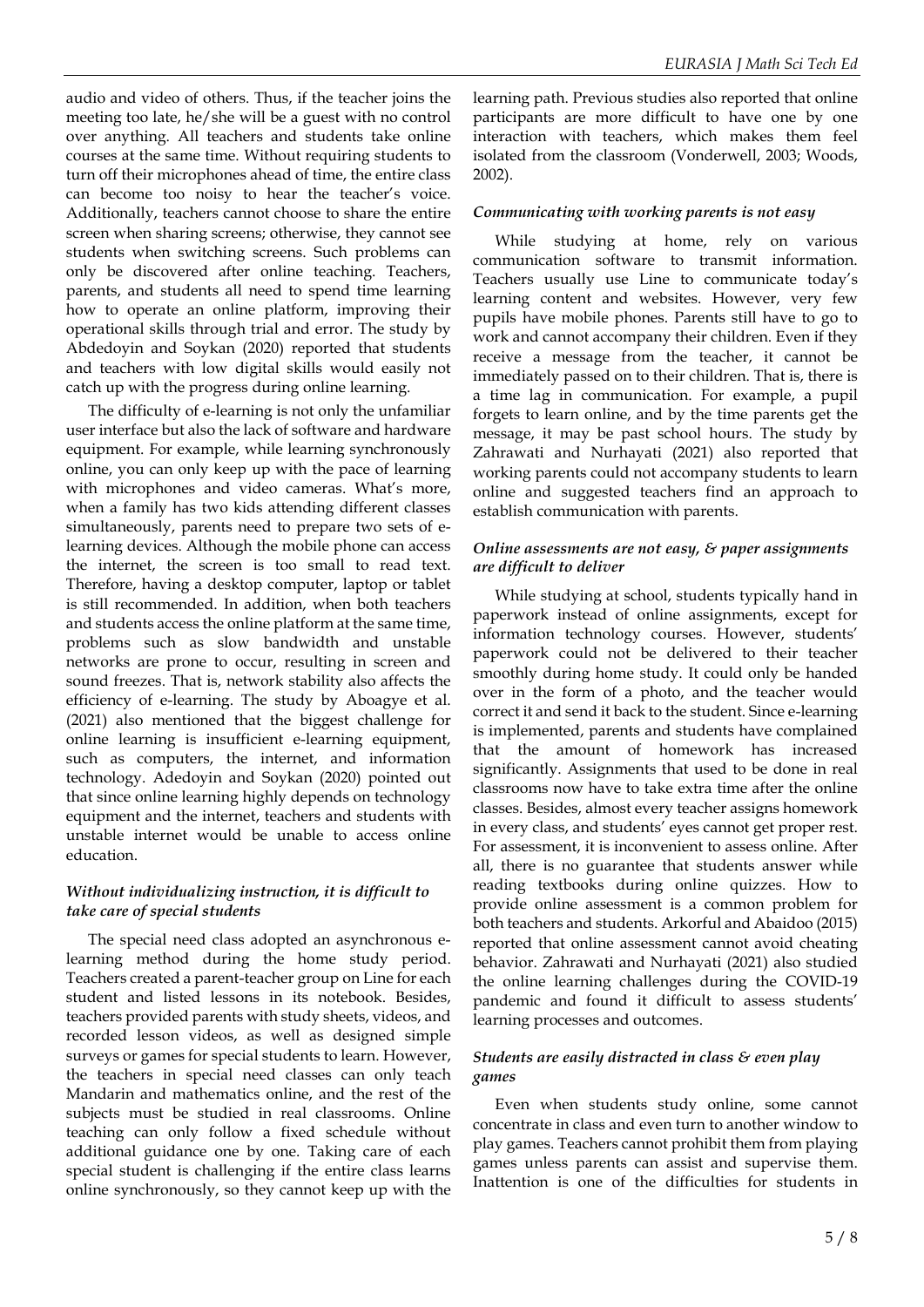current e-learning. Also, it is easy to be interfered with by surrounding circumstances while learning online at home. For instance, students do not have an isolated room, so they are easily distracted by the noise made by family members. This was also reported by Aguilera-Hermida (2020) stating that students are easily disturbed by family members, noise, and household chores.

#### **Feasible Approaches in Implementing E-Learning in New Taipei City Primary Schools**

## *Flexible use of synchronous & asynchronous teaching*

Teachers should flexibly use synchronous and asynchronous teaching methods for students with different grades and different frequencies of using internet devices. Teachers should not force students to be online at a specific time or even use attendance as a grading standard to avoid opposition from parents and students. For students who cannot be online in real-time, teachers should provide asynchronous learning resources, inform the progress, how to hand in assignments, and other information so as to achieve a win-win situation for teachers, parents, and students.

## *Use the instant feedback system for interaction*

Although e-learning can stimulate students' interest in learning, the sustained attention of primary school children is limited. Classes are more fun if teachers can use the CRS for learning and interaction, such as Kahoot, Cloud ClassRoom, Quizizz, etc. Teachers can also grasp whether students are focused on learning. The results are consistent with the study by Preszler et al. (2007), which showed that CRS for e-learning improves students' learning motivation and effectiveness.

#### *Use multiple assessments to evaluate student learning outcomes*

While students cannot come to school for summative assessments, teachers can test students through online assessments and assignments rather than paper-based exams. Teachers can even allow students to self-assess or peer-review. Parents can also assist with assessment. For example, students can recite a text to their parents. Teachers can make grading scales more flexible and use different testing methods to increase parent-child interaction and interest.

# **CONCLUSIONS & RECOMMENDATIONS**

## **Conclusions**

#### *Google Meet is the most popular online course communication software*

Although the education department of the New Taipei City Government provides many e-learning websites, such as Junyi Academy, Taipei City CooC

Cloud, PagamO e-learning platform, etc., teachers prefer to use Google Meet to teach. It can help teachers and students communicate face-to-face and discuss online, adding a sense of reality.

## *Many difficulties in e-learning need to be actively improved*

The first implementation of e-learning encountered many difficulties, such as insufficient software and hardware equipment, inconvenient online assessment, and inability to teach alone. It requires to be gradually optimized in teaching practices to achieve the goal of win-win and "learning never stops."

## **Recommendations**

## *Purchase e-learning equipment for students*

The education department of the New Taipei City Government provides tablet and network card services for low- and middle-income families. However, many households still lack software and hardware equipment. Besides, if a family has many children participating in online classes simultaneously, e-learning equipment may be insufficient, and the bandwidth may be unstable. Educational institutions should assist in adding online devices for students.

## *Remind students to take a rest to protect their eyes*

E-learning must avoid the overuse of eyes. Although the education department of the New Taipei City Government recommends that students take a 20 minute break for every 30 minutes of online classes, students still need to complete their homework online after class. Some students linger on the Internet and enjoy the fun of fighting monsters online. Thus, it is necessary to remind students to rest and protect their eyes constantly.

#### *Adjust the number of assignments & submission time*

In addition to the original paper assignments, students are requested to complete extra online assignments assigned by teachers in every subject in the currently implemented online courses. It places a burden on parents and students. Teachers can adjust the amount of homework, extend due dates, or let students complete assignments during online classes to protect their eyes.

## *Continuously improve information technology skills*

When changing a physical classroom to an online classroom, teachers, parents, or students are caught off guard. Not only were they unfamiliar with the user interface, but they also found a lot of problems using Google Meet in online classes. Thus, teachers, parents, and students need to improve their information technology skills.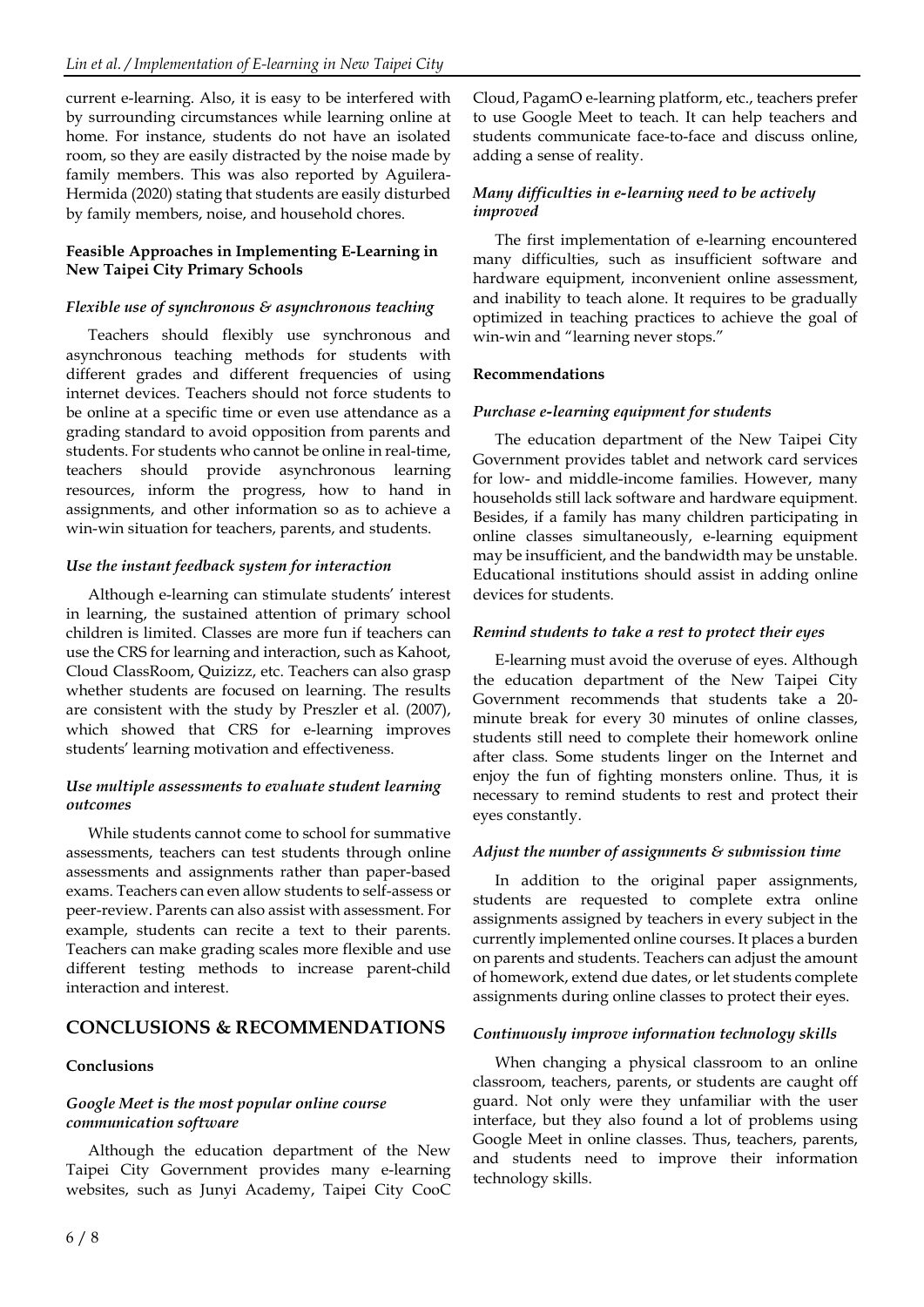Table 3. Recommendations for online learning in primary schools

| <u>racio et raccommentanteno ror orante returnity ni primary ocnocio</u> |                                                                                                |  |  |  |
|--------------------------------------------------------------------------|------------------------------------------------------------------------------------------------|--|--|--|
| Recommendations                                                          | Description                                                                                    |  |  |  |
| a. Purchase e-learning equipment                                         | Many households still lack software and hardware equipment.                                    |  |  |  |
| b. Remind students to take a rest                                        | It is necessary to remind students to rest and protect their eyes constantly.                  |  |  |  |
| c. Adjust the number of assignments                                      | Parents & students have complained that the amount of homework has increased<br>significantly. |  |  |  |
| d. Improve information technology skills                                 | Teachers, parents, & students need to improve their information technology skills.             |  |  |  |

The recommendations for implementing online learning in primary schools are listed in Table 3.

**Author contributions:** All authors have sufficiently contributed to the study, and agreed with the results and conclusions.

**Funding:** No funding source is reported for this study.

**Declaration of interest:** No conflict of interest is declared by authors.

## **REFERENCES**

- Abbasi, S., Ayoob, T., Malik, A., & Memon, S. I. (2020). Perceptions of students regarding E-learning during COVID-19 at a private medical college. *Pakistan Journal of Medical Sciences*, *36*(COVID19- S4), S57-S61. [https://doi.org/10.12669/pjms.36.](https://doi.org/10.12669/pjms.36.COVID19-S4.2766) [COVID19-S4.2766](https://doi.org/10.12669/pjms.36.COVID19-S4.2766)
- Aboagye, E., Yawson, J. A., & Appiah, K. N. (2021). COVID-19 and e-learning: The challenges of students in tertiary institutions. *Social Education Research, 2*(1), 1-8. [https://doi.org/10.37256/ser.](https://doi.org/10.37256/ser.212021422) [212021422](https://doi.org/10.37256/ser.212021422)
- Adedoyin, O. B., & Soykan, E. (2020). COVID-19 pandemic and online learning: The challenges and opportunities. *Interactive Learning Environments, 0*(0)*,* 1-13. [https://doi.org/10.1080/10494820.2020.](https://doi.org/10.1080/10494820.2020.1813180) [1813180](https://doi.org/10.1080/10494820.2020.1813180)
- Aguilera-Hermida, A. P. (2020). College students' use and acceptance of emergency online learning due to COVID-19. *International Journal of Educational Research Open, 1*, 100011. [https://doi.org/10.1016/](https://doi.org/10.1016/j.ijedro.2020.100011) [j.ijedro.2020.100011](https://doi.org/10.1016/j.ijedro.2020.100011)
- Arkorful, V., & Abaidoo, N. (2015). The role of elearning, advantages and disadvantages of its adoption in higher education. *International Journal of Instructional Technology and Distance Learning, 12*(1), 29-42.
- Bencheva, N. (2010). Learning styles and e-learning faceto-face to the traditional learning. *Nauchni Trudove Na Rusenskiya Universitet* [*Scientific Papers of the University of Ruse*], *49*(3.2), 63-67.
- Boon, M. (2006). How science is applied in technology. *International Studies in the Philosophy of Science, 20*(01), 27-47. [https://doi.org/10.1080/0269859060](https://doi.org/10.1080/02698590600640992) [0640992](https://doi.org/10.1080/02698590600640992)
- Chung, W. M., & Chang, C. Y. (2014, May). *A study of using mobiles in a climate change course* [Paper presentation]. The 18th Global Chinese Conference on Computers in Education, Shanghai, China.
- Etikan, I., Musa, S. A., & Alkassim, R. S. (2016). Comparison of convenience sampling and purposive sampling. *American Journal of Theoretical and Applied Statistics, 5*(1), 1-4. [https://doi.org/10.](https://doi.org/10.11648/j.ajtas.20160501.11) [11648/j.ajtas.20160501.11](https://doi.org/10.11648/j.ajtas.20160501.11)
- Feinstein, N. (2011). Salvaging science literacy. *Science Education*, *95*(1), 168-185. [https://doi.org/10.1002/](https://doi.org/10.1002/sce.20414) [sce.20414](https://doi.org/10.1002/sce.20414)
- Gall, M. D., Gall, J. P., & Borg, W. R. (2007). *Educational research: An introduction*. Pearson/Allyn & Bacon.
- Maryanti, R., Nandiyanto, A. B. D., Hufad, A., & Sunardi, S. (2021). Science education for students with special needs in Indonesia: From definition, systematic review, education system, to curriculum. *Indonesian Journal of Community and Special Needs Education*, *1*(1), 1-8. [https://doi.org/](https://doi.org/10.17509/ijcsne.v1i1.32653) [10.17509/ijcsne.v1i1.32653](https://doi.org/10.17509/ijcsne.v1i1.32653)
- National Research Council. (1996). *National science education standards*. National Academy Press.
- Patton, M. Q. (2001). *Qualitative research & evaluation methods*. SAGE.
- Permanasari, A. (2016). STEM education: Inovasi dalam pembelajaran sains [STEM education: Innovation in science learning]. In *Prosiding SNPS* (*Seminar Nasional Pendidikan Sains*) [*Proceedings of SNPS* (*National Seminar on Science Education*)] (pp. 23-34).
- Preszler, R. W., Dawe, A., Shuster, C. B., & Shuster, M. (2007). Assessment of the effects of student response systems on student learning and attitudes over a broad range of biology courses. *CBE-Life Sciences Education, 6*, 29-41. [https://doi.org/10.](https://doi.org/10.1187/cbe.06-09-0190) [1187/cbe.06-09-0190](https://doi.org/10.1187/cbe.06-09-0190)
- Seok, S. (2008). Teaching aspects of e-learning. *International Journal on E-learning*, *7*(4), 725-741.
- Vonderwell, S. (2003). An examination of asynchronous communication experiences and perspectives of students in an online course: A case study. *The Internet and Higher Education, 6*(1), 77-90. [https://doi.org/10.1016/S1096-7516\(02\)00164-1](https://doi.org/10.1016/S1096-7516(02)00164-1)
- Woods, R. H. Jr. (2002). How much communication is enough in online courses? Exploring the relationship between frequency of instructorinitiated personal email and learners' perceptions of and participation in online learning. *International Journal of Instructional Media, 29*(4), 377-394.
- Zahrawati, F., & Nurhayati, N. (2021). The challenge of online learning in curriculum-2013 during COVID-